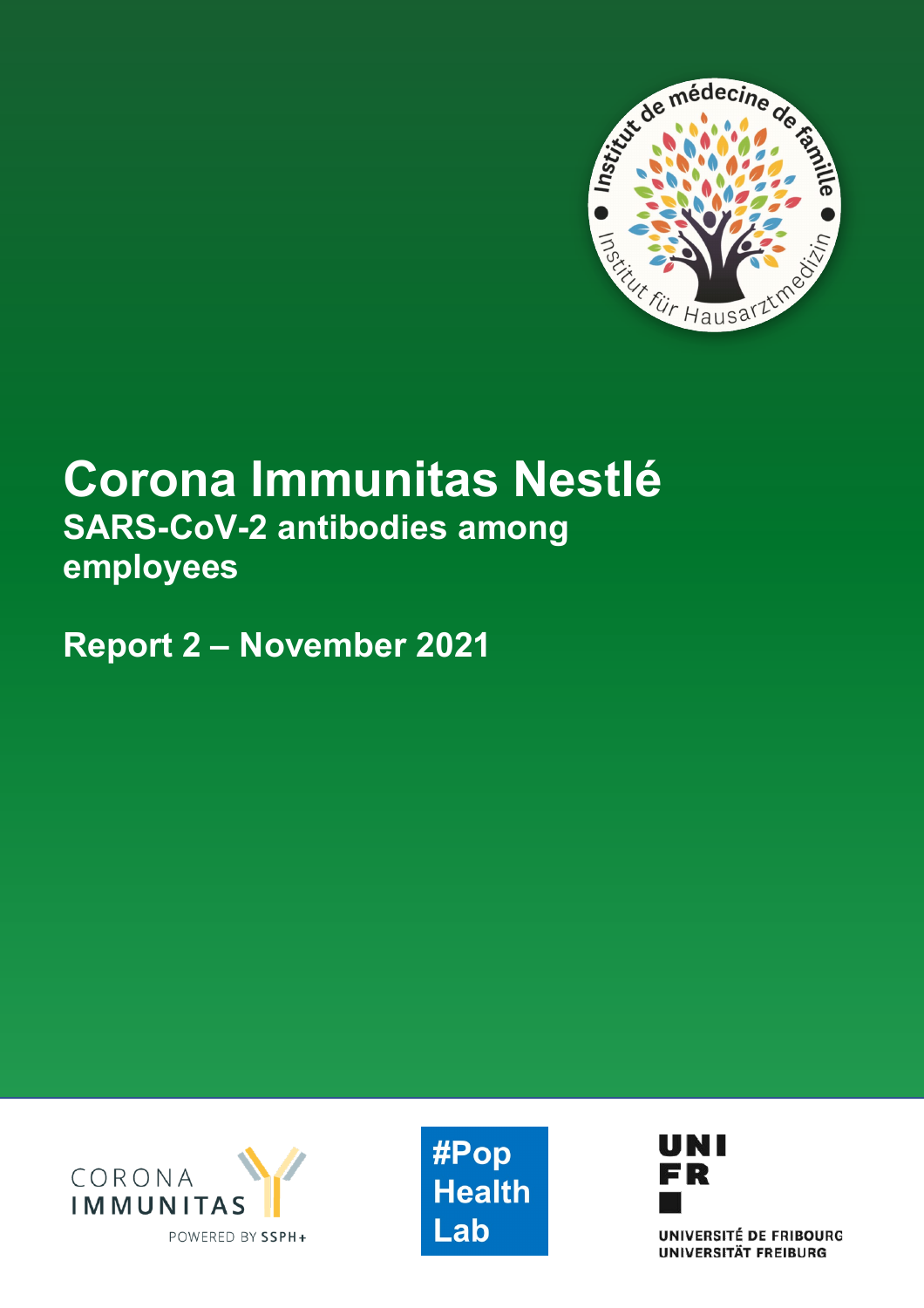### **IMPRESSUM**

© Institute of Family Medicine (IMF), University of Fribourg, November 2021

Reproduction authorized, except for commercial purposes, if the reference is mentioned.

**DOI:** 10.5281/zenodo.5720638

#### **Data analysis and report writing:**

Alexia Schmid<sup>1</sup> MSc, Julie Dubois<sup>1</sup> MA, Nathalie Piccardi<sup>3</sup> PhD, Daniela Anker<sup>2</sup> PhD, Stéphane Cullati<sup>2</sup> PhD, Arnaud Chiolero<sup>2</sup> MD PhD, Pierre-Yves Rodondi<sup>1</sup> MD.

<sup>1</sup> Institute of Family Medicine (IMF), University of Fribourg

<sup>2</sup> Population Health Laboratory (#PopHealthLab), University of Fribourg

3 Clinical Innovation Lab, Nestlé Research, Vers-chez-les-Blanc

#### **Conduct of the Corona Immunitas Nestlé study:**

IMF: Alexia Schmid MSc, scientific collaborator; Julie Dubois MSc, scientific collaborator; Prof Pierre-Yves Rodondi MD, director; Catherine Girard, superior administrative collaborator.

#PopHealthLab: Dr Daniela Anker PhD, postdoctoral researcher; Prof Arnaud Chiolero MD PhD, director; Dr Stéphane Cullati PhD, senior lecturer.

Nestlé Research, Vers-chez-les-Blanc: Nathalie Piccardi PhD, operation manager at the Clinical Innovation Lab; Maddalena Tasselli, clinical trial assistant; Sylviane Oguey-Araymon, clinical research nurse; Rachel Ambiaux, clinical research nurse; Frederik Delodder, clinical research nurse; Karine Groulx, clinical research nurse; Sandrine Wagnière, lab technician; Isabelle Puricelli, nurse; Marie-Christine Naymark, nurse.

Nestlé Nespresso, Romont: Janine Brodard, occupational health nurse; Jacques Holtz MD, occupational health physician; Chantal Evraere, occupational health nurse.

#### **Funding:**

The national research program Corona Immunitas [\(www.corona-immunitas.ch\)](http://www.corona-immunitas.ch/) is led with the support of the Swiss School of Public Health (SSPH+; [https://ssphplus.ch\)](https://ssphplus.ch/). The Corona Immunitas Nestlé study is funded by Société des Produits Nestlé SA.





#### **Suggested citation:**

Schmid A, Dubois J, Piccardi N, Anker D, Cullati S, Chiolero A, Rodondi PY, on behalf of the Corona Immunitas research group. Corona Immunitas Nestlé: SARS-CoV-2 antibodies among employees, Report 2 - 2021, Institute of Family Medicine, University of Fribourg, 2021. doi: 10.5281/zenodo.5720638

#### **Availability:**

You can find this report on www.fricovid.ch, section Corona Immunitas.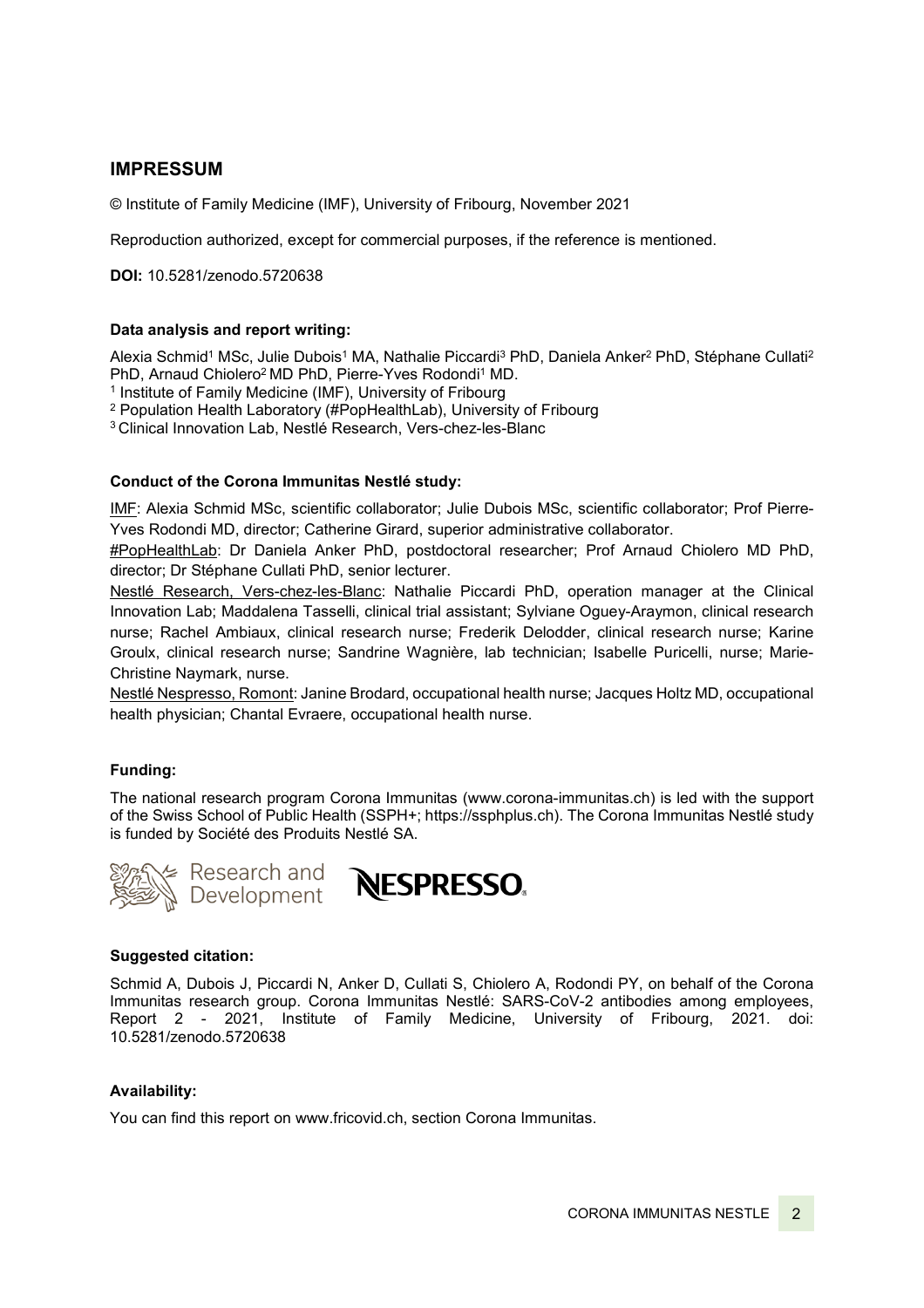### **Abstract**

- Corona Immunitas Nestlé is a longitudinal study conducted among employees at two Swiss sites of the Nestlé company, i.e., Nestlé Research in the canton of Vaud and Nespresso factory Romont in the canton of Fribourg. The main objective of the study was to estimate the proportion of employees who have developed antibodies against SARS-CoV-2. The study has been initiated by the Institute of Family Medicine (IMF) and the Population Health Laboratory (#PopHealthLab) of the University of Fribourg within the framework of the national Corona Immunitas research program of the Swiss School of Public Health (SSPH+).
- The baseline part of the study, described in the first Corona Immunitas Nestlé report, took place between December 2020 and February 2021, and was conducted among 425 employees. At the time of the decline of the second epidemic wave until February 2021, 15% of the employees, both sites combined, had developed anti-spike IgG antibodies against the virus. The same percentage was observed among employees working on Nestlé Research sites or at the Nespresso factory in Romont.
- This report describes the results of the longitudinal follow-up part of the study aiming at estimating again the proportion of employees who have developed antibodies following an infection or vaccination until July 2021. The second study visits took place between May 26, 2021, and July 27, 2021. A total of 284 (67%) participants initially included participated in the follow-up part (56% women; age range between 21 and 64 years old with a mean of 43 years). Participants completed a questionnaire and took a blood test to measure anti-spike IgG antibodies against SARS-CoV-2.
- The proportion of individuals with anti-spike IgG antibodies, both work sites combined, was 73% (95% confidence interval (CI) 68% to 78%). The proportion was 83% (95% CI 78% to 88%) among employees working on Nestlé Research sites (Lausanne area) and 42% (95% CI 31% to 54%) among those working at the Nespresso factory in Romont. Sixty-eight percent of the participants reported having received at least one dose of the vaccine at the time of the blood test (79% on Nestlé Research sites; 34% at Nespresso factory in Romont). Among the 48 participants who had already developed antibodies at baseline, 3 of them (6%) were negative at follow-up.
- These results are close to the observations made in the general population, with the proportion among Nestlé Research employees being slightly higher than the average prevalence of the cantons that collected samples until July 2021.
- Participants reported a moderate impact of the implemented measures on their wellbeing, except for the requirement to wear a mask, which appeared to be constraining.
- Conducting a seroprevalence study within a company helps understanding the situation in the workplace, i.e. to estimate antibody levels and the extent of vaccination among employees, which could help to adapt implemented measures.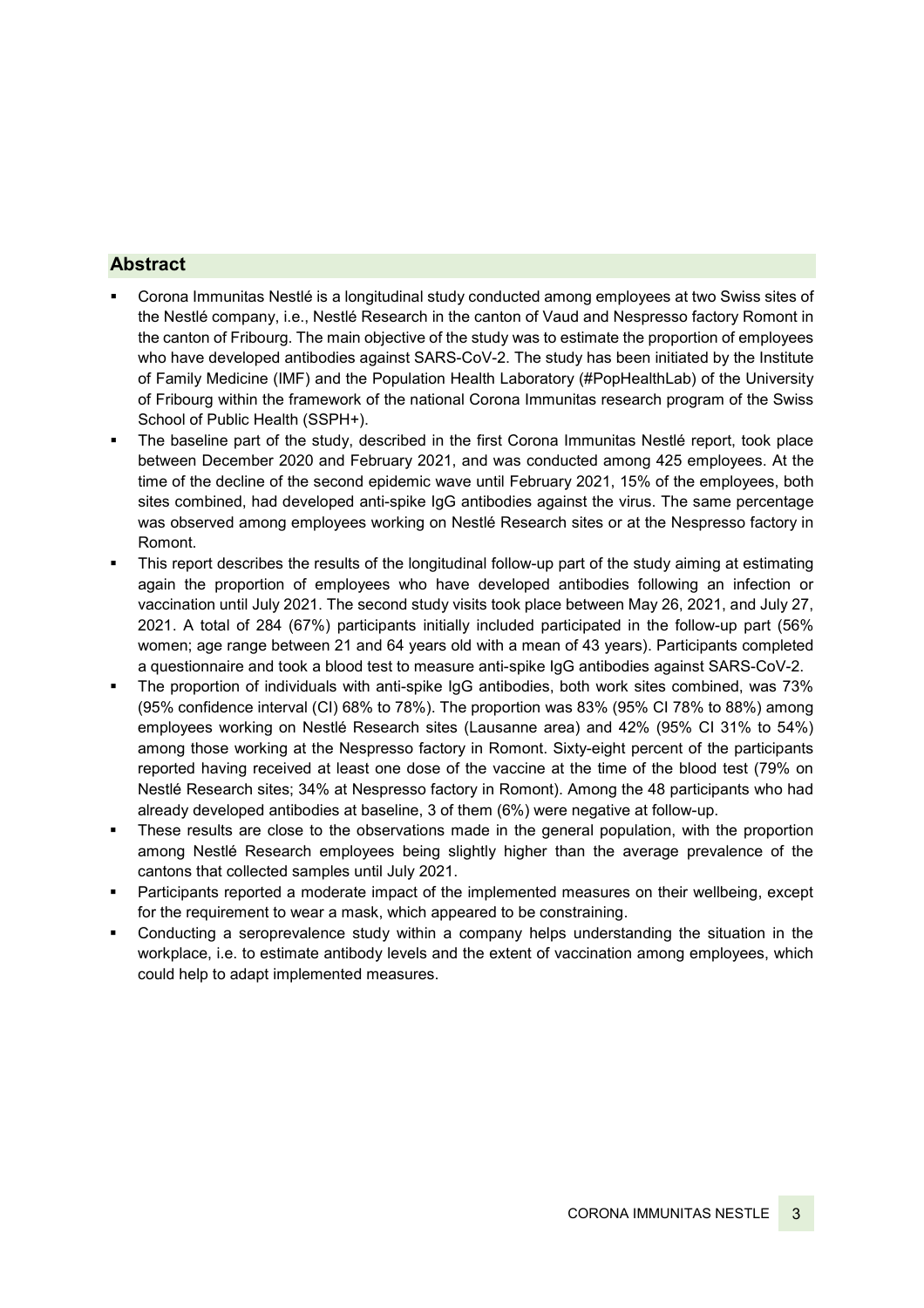# **Context and goal of the study**

Assessing the proportion of the population that has developed antibodies against the severe acute respiratory syndrome coronavirus 2 (SARS-CoV-2) due to an infection or a vaccination provides data to support political and public health authorities in pandemicrelated decisions. Conducted within the national program Corona Immunitas, initiated and coordinated by the Swiss School of Public Health (SSPH+), the objective of the Corona Immunitas Nestlé study was to estimate the proportion of Nestlé employees who have developed antibodies against SARS-CoV-2 at two points in time.

### **A brief history of the pandemic**

The SARS-CoV-2 pandemic originated in Wuhan, China, causing the novel coronavirus disease 2019 (COVID-19) (1). The disease spread rapidly around the world. On March 11, 2020, the World Health Organization declared a COVID-19 pandemic and announced a public health emergency of international concern (2).

In Switzerland, as the number of COVID-19 cases increased in March 2020, meaning the start of the first wave of the pandemic, the government decided to put the country into a semi-lockdown until the end of April (3). After a decrease in the number of cases, followed by a strong second wave in October 2020, the sanitary measures put in place by the Swiss authorities were maintained until the spring of 2021 and then gradually lifted (3). The evolution of the pandemic is shown in **Figure 1**. At the time of writing this report, after a peak in August due to the rapid spread of the delta variant, rates of new infections have begun to decline.

### **Immune response to SARS-CoV-2**

The immune response following a SARS-CoV-2 infection is still unclear. Part of the response happens through the production of antibodies that appear several days after infection. Several studies showed long term persistence of antibodies after infection in most people (4, 5). The immunity response may vary according to the severity of the symptoms, the host response and the emerging variants (6).

### **COVID-19 vaccination**

The vaccination program in Switzerland started at the end of December 2020 (7). Vaccination opened to the whole adult population on April 26, 2021 in the canton of Vaud and on May 8, 2021 in the canton of Fribourg. By June, most high-risk individuals had been vaccinated and by the end of July, approximately 54% of the Swiss population had been fully vaccinated (7).

Vaccines offer protection against COVID-19 by inducing an immune response against the spike antigen of SARS-CoV-2 (**Box 1**). Both Pfizer and Moderna vaccines have been widely used in Switzerland. They usually require two doses, at an interval of at least 4-6 weeks. In some cases, only one dose is required (COVID-19 infection in the past).

The first part of this longitudinal study showed that at the time of the decline of the second wave of the COVID-19 pandemic until February 2021, the proportion of Nestlé employees with anti-spike IgG antibodies, both sites combined, was 15% (8). In this report, the objective was to estimate again the proportion of employees, who developed antibodies to SARS-CoV-2 following infection or vaccination until July 2021, and to report on the evolution of antibody levels.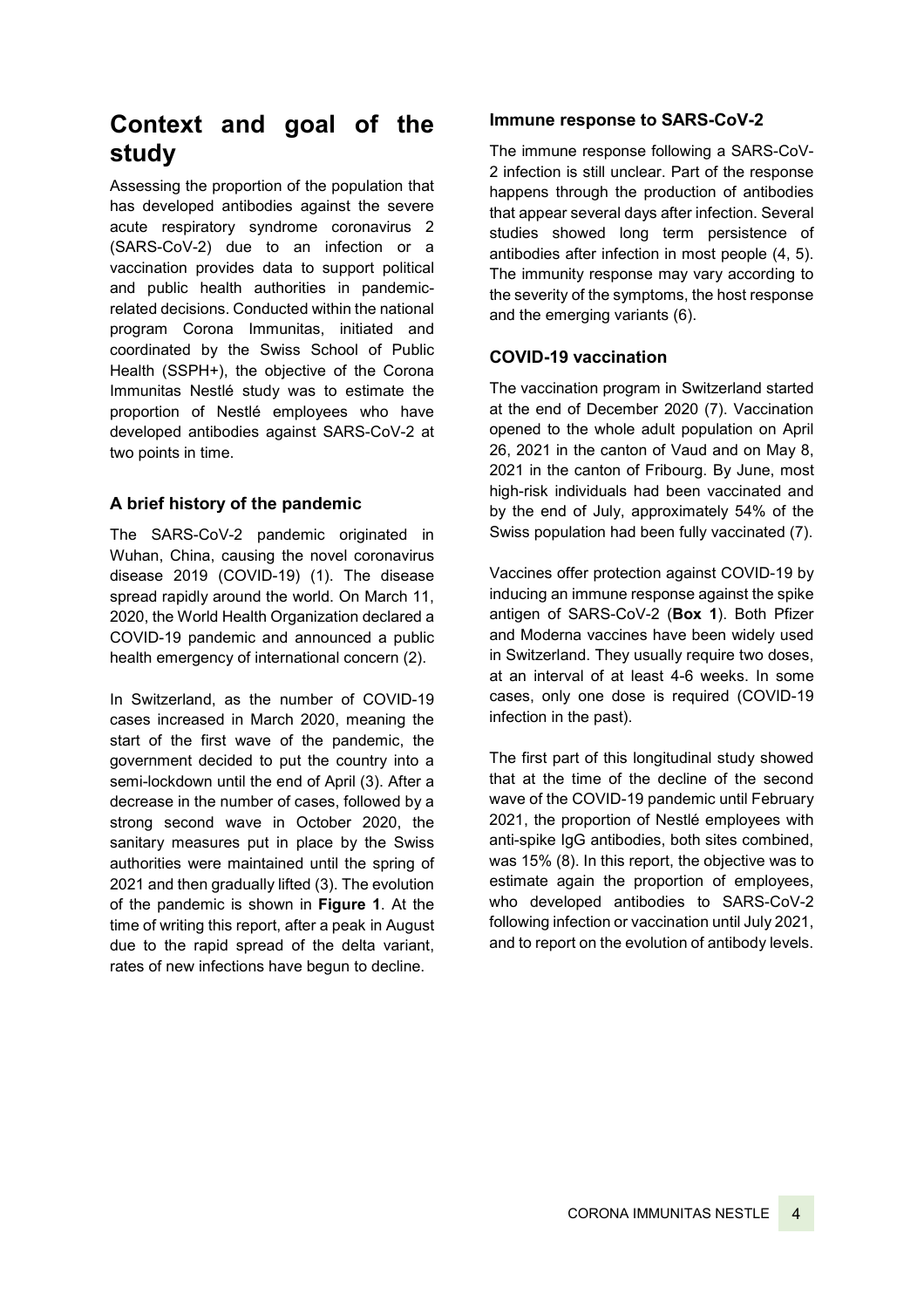**Figure 1.** Chronology of the pandemic in Switzerland. The graph shows the laboratory-confirmed cases in Switzerland from 24.02.2020 to 03.10.2021, in absolute case numbers. It is important to note that the number of tests performed has increased over time, since only hospitalized at-risk persons were tested in the beginning of the pandemic (FOPH. Key figures Switzerland: laboratory-confirmed cases. FOPH; 2021 [Consulted on 05.10.2021]).



#### **Box 1.** Interpretation of antibodies.

Anti-spike IgG antibodies (antibodies to the spike protein of the virus) appear after infection with SARS-CoV-2 or following vaccination against SARS-CoV-2. Anti-nucleocapsid (NuC) antibodies (antibodies to the nucleocapsid of the virus) appear only after infection with SARS-CoV-2 but not after vaccination against SARS-CoV-2. The presence or absence of anti-spike or anti-NuC antibodies in the blood could therefore theoretically determine whether a person has been infected with the virus or vaccinated against it (**Table 1**). However, the rapid disappearance of anti-NuC antibodies makes it difficult to estimate their actual presence in the population and their use is therefore limited (4, 9).

| Vaccination<br>status    | Results of antibodies against<br>SARS-CoV-2 |            | Interpretation                                                                 |
|--------------------------|---------------------------------------------|------------|--------------------------------------------------------------------------------|
| Vaccinated               | Anti-spike +                                | Anti-NuC + | Antibodies after infection and vaccination or infection only                   |
|                          | Anti-spike +                                | Anti-NuC - | Antibodies after infection or vaccination                                      |
|                          | Anti-spike -                                | Anti-NuC + | Antibodies after infection but no antibodies (yet) after<br>vaccination        |
|                          | Anti-spike -                                | Anti-NuC - | No antibodies (yet) after vaccination or infection                             |
| <b>Not</b><br>vaccinated | Anti-spike +                                | Anti-NuC + | Antibodies after infection                                                     |
|                          | Anti-spike +                                | Anti-NuC - | Antibodies after infection                                                     |
|                          | Anti-spike -                                | Anti-NuC + | Antibodies after infection                                                     |
|                          | Anti-spike -                                | Anti-NuC - | No antibodies (yet) after infection (or no more antibodies<br>after infection) |

**Table 1**. Interpretation of anti-spike and anti-NuC antibodies.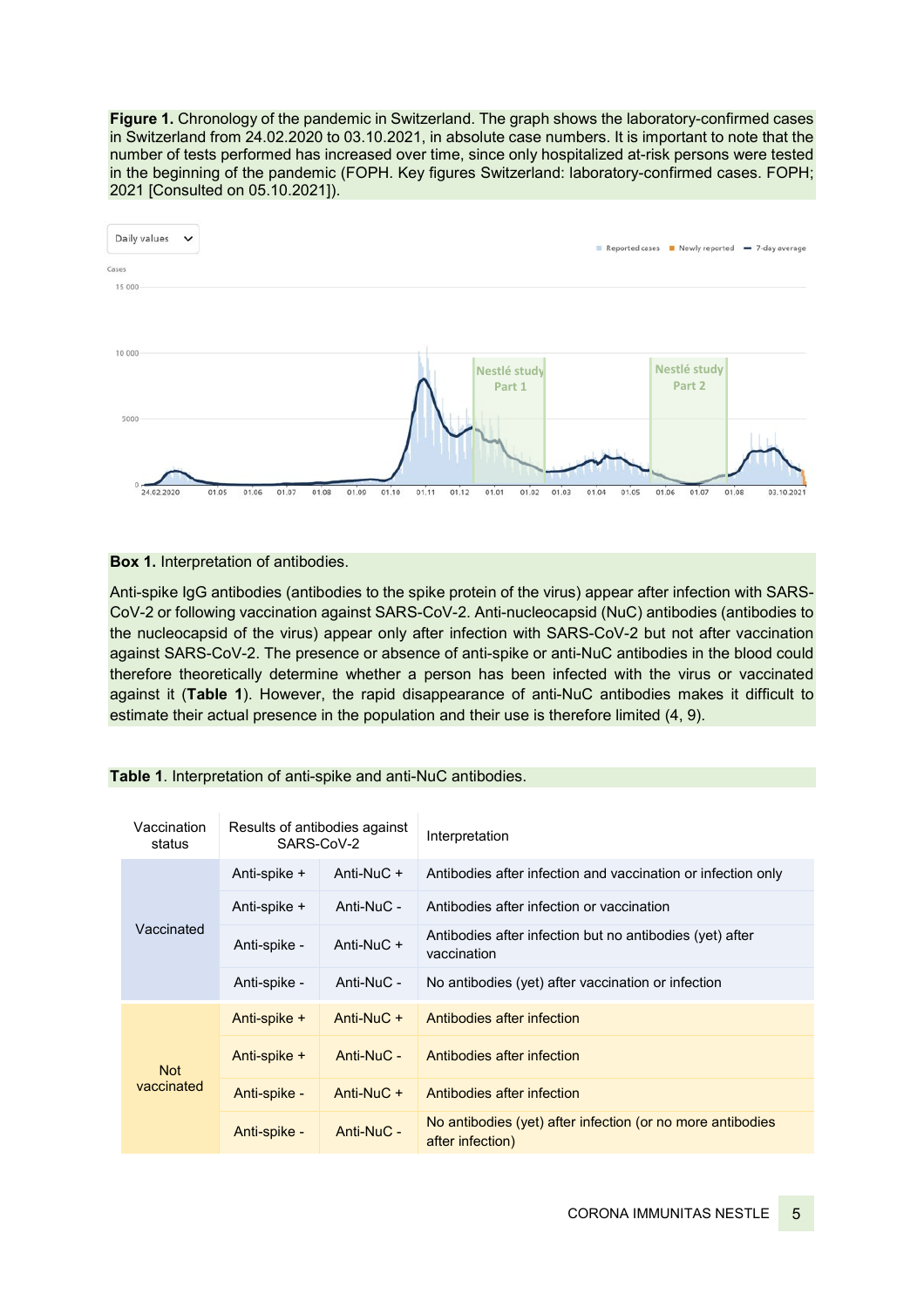# **Method**

The study Corona Immunitas Nestlé was initiated by the Institute of Family Medicine (IMF) and the Population Health Laboratory (#PopHealthLab) of the University of Fribourg. Laboratory tests were performed at the University Hospital of Lausanne (CHUV). The study protocol has been validated by the Ethics Committees of cantons of Zurich and Vaud.

This study is part of the national research program Corona Immunitas conducted by the Swiss School of Public Health (SSPH+, [www.corona-immunitas.ch\)](https://www.corona-immunitas.ch/en/) (10). On the national scale, this project includes more than 40 studies in various regions of Switzerland, using the same methodology, in the general population and in specific subpopulations (e.g. health care workers, bus drivers, construction workers, food retailers, Nestlé food and beverage company, etc.). The program is divided in several phases, and the Nestlé study joined in the third and fourth phases. The objective of the baseline part of this study (phase 3 of Corona Immunitas) was to estimate the proportion of employees who had been infected with SARS-CoV-2 and had developed antibodies. The objective of the follow-up part (phase 4 of Corona Immunitas) was to estimate the proportion of participants with antibodies and to describe how antibodies evolved in the blood of the same individuals over time; more precisely whether the antibodies disappear over time, and if there were newly infected or vaccinated individuals. The Nestlé study is funded by Société des Produits Nestlé SA.

## **Description of the Corona Immunitas Nestlé study**

This longitudinal study is conducted within a specific subgroup of the Swiss population and concerns two sites of the Nestlé company, i.e., Nestlé Research located in the canton of Vaud where employees could largely beneficiate from teleworking during critical periods (waves), and the Nespresso factory in Romont, located in the canton of Fribourg, where most employees continued working on site to ensure the continuity of production. The study visits were carried out by the trained Nestlé medical staff

on work sites. The visits took place between December 9, 2020, and February 11, 2021 for the baseline and between May 26, 2021, and July 27, 2021 for the follow-up. At baseline, the participants were asked to give their consent, take a blood test and complete a baseline questionnaire, reporting health status, symptoms, testing for SARS-CoV-2, demographic questions, preventive measure behaviors, quality of life measures and changes in working conditions. At the follow-up visit, participants were asked to take a blood test for anti-spike IgG and anti-nucleocapsid (NuC) antibodies (**Box 1**), and to complete a short follow-up questionnaire, repeating questions from the baseline questionnaire that may change over time, with additional questions about their vaccination status.

At baseline, anti-spike IgG and IgA antibodies were measured. Since IgA antibodies were not measured at the follow-up visit, only anti-spike IgG antibodies are included in this report to compare proportions between the two parts of the study. In addition, we did not include anti-NuC antibodies, which appear to be of limited use because of their rapid disappearance in the blood (9).

The measurement of anti-spike IgG antibodies in the blood was performed using the SenASTrIS (Sensitive Anti-SARS-CoV-2 Spike Trimer Immunoglobulin Serological) test developed by the CHUV, the Swiss Federal Institute of Technology in Lausanne (EPFL) and the Swiss Vaccine Center (10, 11). The presence of these antibodies indicates with a high probability that the person has been vaccinated or infected by the SARS-CoV-2 in the past (specificity of 99.7% and sensitivity of 96.6% post 15 days of infection/vaccination) (10, 11).

### **Analyses**

In this report, we focus on the subset of employees that participated in the follow-up part of this longitudinal study. The proportion of Nestlé employees with anti-spike IgG antibodies has been estimated with a Bayesian logistic regression model, accounting for test performance (false positive and false negative).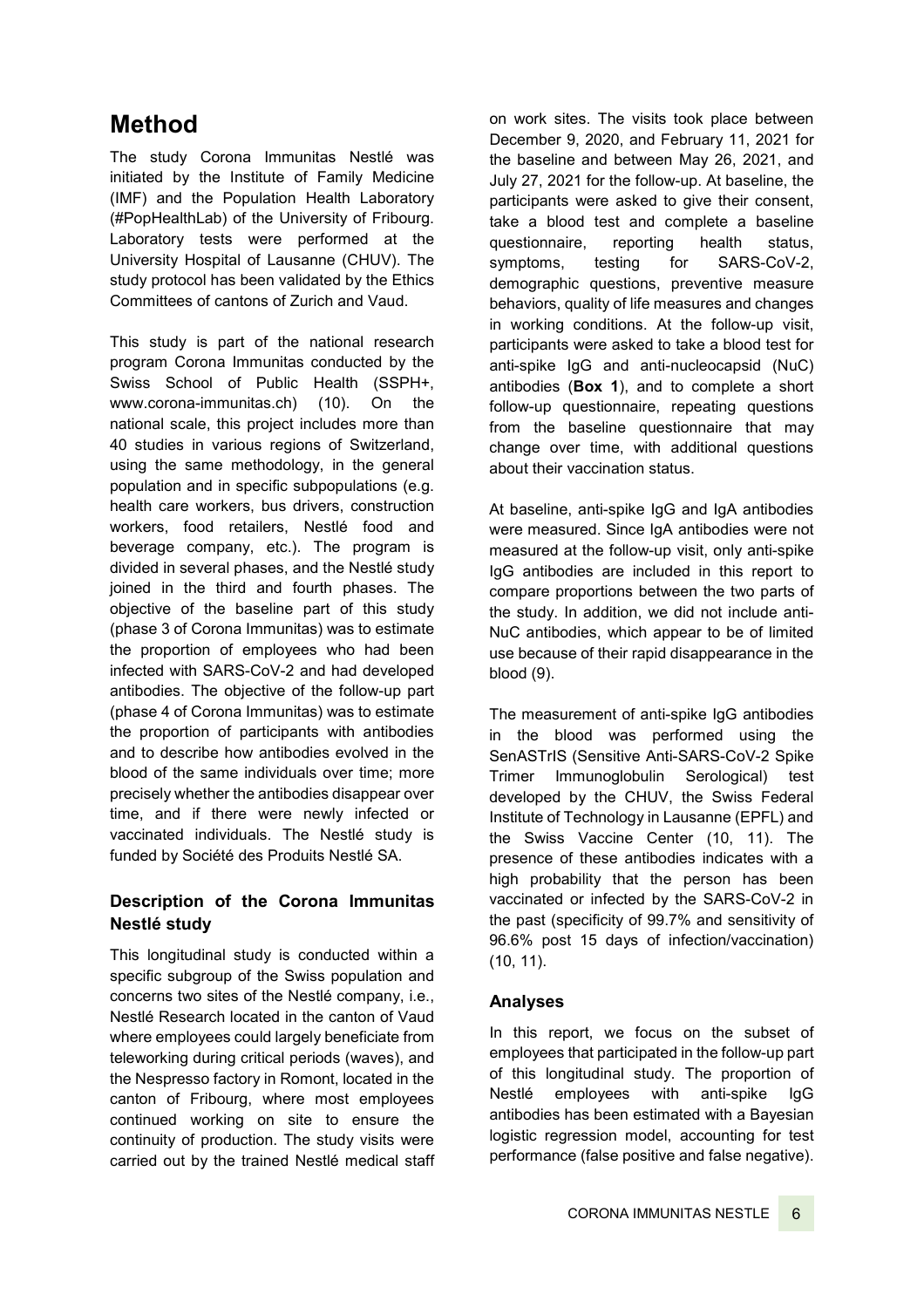# **Results**

Among participants of the baseline part of the study (n=425), 284 (67%) participated in the follow-up part. Of the 299 baseline participants on Nestlé Research sites, 216 joined the followup (72%). Of the 128 baseline participants of Nespresso factory, 68 joined the follow-up (53%). One participant was excluded because he did not fill out the follow-up questionnaire.

Among the participants, 56% were women, the age range was from 21 to 64 years old with a mean of 43 years (standard deviation = 10) and 22% had one or more vulnerability criteria. Seventy-four percent of the participants reported being involved in teleworking, during at

least some periods of time, full time or part time, from the beginning of the pandemic to the baseline part of this study (December 2020 to February 2021). Seventy percent reported being involved in teleworking between January 2021 and the follow-up part of this study (May to July 2021)**.** Sixty-eight percent of the participants reported to have received at least one dose of the vaccine at the time of the blood test (**Table 2**). Seventy-nine percent of the participants on Nestlé Research sites had at least one dose of vaccine and 34% at Nespresso factory in Romont. Supplementary tables with characteristics of participants by work sites are reported at the end of this report (see **Appendices A and B**).

**Table 2.** Characteristics of the participants. Information is reported from baseline and follow-up questionnaires1. Individuals are classified as having antibodies or no antibodies at follow-up.

| <b>Characteristics</b>                                       | Total | Individuals with anti-<br>spike IgG antibodies<br>against the virus | Individuals without<br>antibodies against<br>the virus |
|--------------------------------------------------------------|-------|---------------------------------------------------------------------|--------------------------------------------------------|
| Number (%)                                                   | 284   | 207 (73%)                                                           | 77 (27%)                                               |
| Women                                                        | 159   | 130 (82%)                                                           | 29 (18%)                                               |
| Men                                                          | 125   | 77 (62%)                                                            | 48 (38%)                                               |
| Age [years], mean (standard deviation)                       | 43    | 45 (10)                                                             | 39(9)                                                  |
| Education level, n (%)                                       |       |                                                                     |                                                        |
| Mandatory school                                             | 4     | 3(75%)                                                              | 1(25%)                                                 |
| Professional training                                        | 62    | 41 (66%)                                                            | 21 (34%)                                               |
| Matura, baccalaureate, vocational<br>baccalaureate           | 19    | 15 (79%)                                                            | 4(21%)                                                 |
| Higher technical college or university of<br>applied science | 41    | 24 (59%)                                                            | 17 (41%)                                               |
| University studies or polytechnic                            | 158   | 124 (78%)                                                           | 34 (22%)                                               |
| Nestlé sites, n (%)                                          |       |                                                                     |                                                        |
| Nestlé Research (Lausanne, Vaud)                             | 216   | 180 (83%)                                                           | 36 (17%)                                               |
| Nespresso factory (Romont, Fribourg)                         | 68    | 27 (40%)                                                            | 41 (60%)                                               |
| Teleworking at baseline, n (%)                               |       |                                                                     |                                                        |
| Yes (concerned) <sup>2</sup>                                 | 210   | 158 (76%)                                                           | 52 (68%)                                               |
| No (not concerned)                                           | 74    | 49 (24%)                                                            | 25 (32%)                                               |
| Teleworking since January 2021, n (%)                        |       |                                                                     |                                                        |
| Yes (concerned) <sup>3</sup>                                 | 200   | 153 (77%)                                                           | 47 (23%)                                               |
| No (not concerned)                                           | 83    | 53 (64%)                                                            | 30 (36%)                                               |
| <b>NA</b>                                                    | 1     | $1(100\%)$                                                          | $0(0\%)$                                               |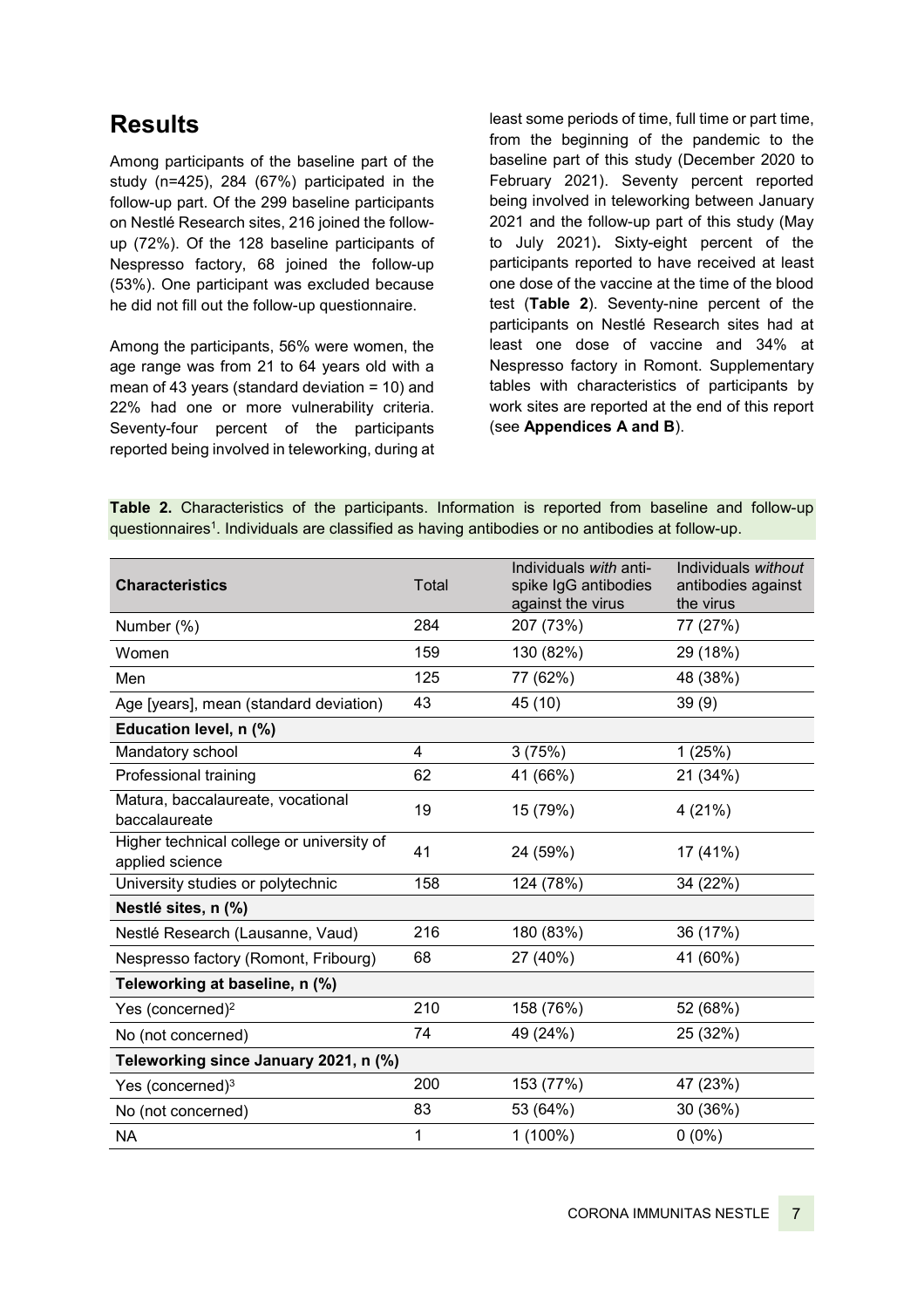| Vulnerability criteria <sup>4</sup> , n (%)                   |              |            |          |  |
|---------------------------------------------------------------|--------------|------------|----------|--|
| Cancer                                                        | $\mathbf{0}$ | $0(0\%)$   | $0(0\%)$ |  |
| <b>Diabetes</b>                                               | 1            | $0(0\%)$   | 1 (100%) |  |
| Diseases and/or treatments that weaken<br>the immune system   | 5            | 4 (80%)    | 1(20%)   |  |
| Hypertension                                                  | 15           | 12 (80%)   | 3(20%)   |  |
| Cardiovascular disease                                        | 5            | 4 (80%)    | 1(20%)   |  |
| Chronic respiratory disease                                   | 23           | 16 (70%)   | 7 (30%)  |  |
| Obesity                                                       | 19           | 12 (63%)   | 7(37%)   |  |
| Pregnant                                                      | 1            | $0(0\%)$   | 1 (100%) |  |
| Individuals with one or more vulnerability<br>criteria, n (%) | 63           | 43 (68%)   | 20 (32%) |  |
| Vaccination status, n (%)                                     |              |            |          |  |
| Yes                                                           | 194          | 176 (91%)  | 18 (9%)  |  |
| Number of doses, n (%)                                        |              |            |          |  |
| One                                                           | 85           | 69 (81%)   | 17 (19%) |  |
| Two                                                           | 105          | 104 (99%)  | $1(1\%)$ |  |
| Other <sup>5</sup>                                            | 3            | $3(100\%)$ | $0(0\%)$ |  |
| <b>NA</b>                                                     | 1            | $1(100\%)$ | $0(0\%)$ |  |
| No                                                            | 86           | 28 (33%)   | 58 (67%) |  |
| Do not want to answer                                         | 4            | 3(99%)     | $1(1\%)$ |  |

Results are n (%) or as stated. All data beside serology, age and sex, are self-reported. NA: not available.

 $^{\rm 1}$  Baseline questionnaire: sex, age, education level, Nestlé sites, teleworking at baseline, vulnerability criteria. Follow-up questionnaire: teleworking since January 2021, vaccination status.

<sup>2</sup> Number of participants who reported to be concerned by telework during at least certain periods, full time or part time, from the beginning of the pandemic until the baseline part of this study (December 2020 to February 2021).

<sup>3</sup> Number of participants who reported to be concerned by telework from January 2021 until the follow-up part of this study (May to July 2021).

<sup>4</sup> Vulnerability is defined according to the criteria of the Federal Office of Public Health (12).

<sup>5</sup> Three participants received only one dose because of a previous COVID-19 infection.

The following longitudinal analyses include participants who responded to both baseline and follow-up parts. The percentage of employees who worked fully or partially from home does not appear to have changed over time (74% at baseline (n=210), 70% at the follow-up (n=200)) (**Table 2**). Overall, among the participants who teleworked, around half of them were satisfied with telework and around a quarter were indifferent (**Figure 4**).

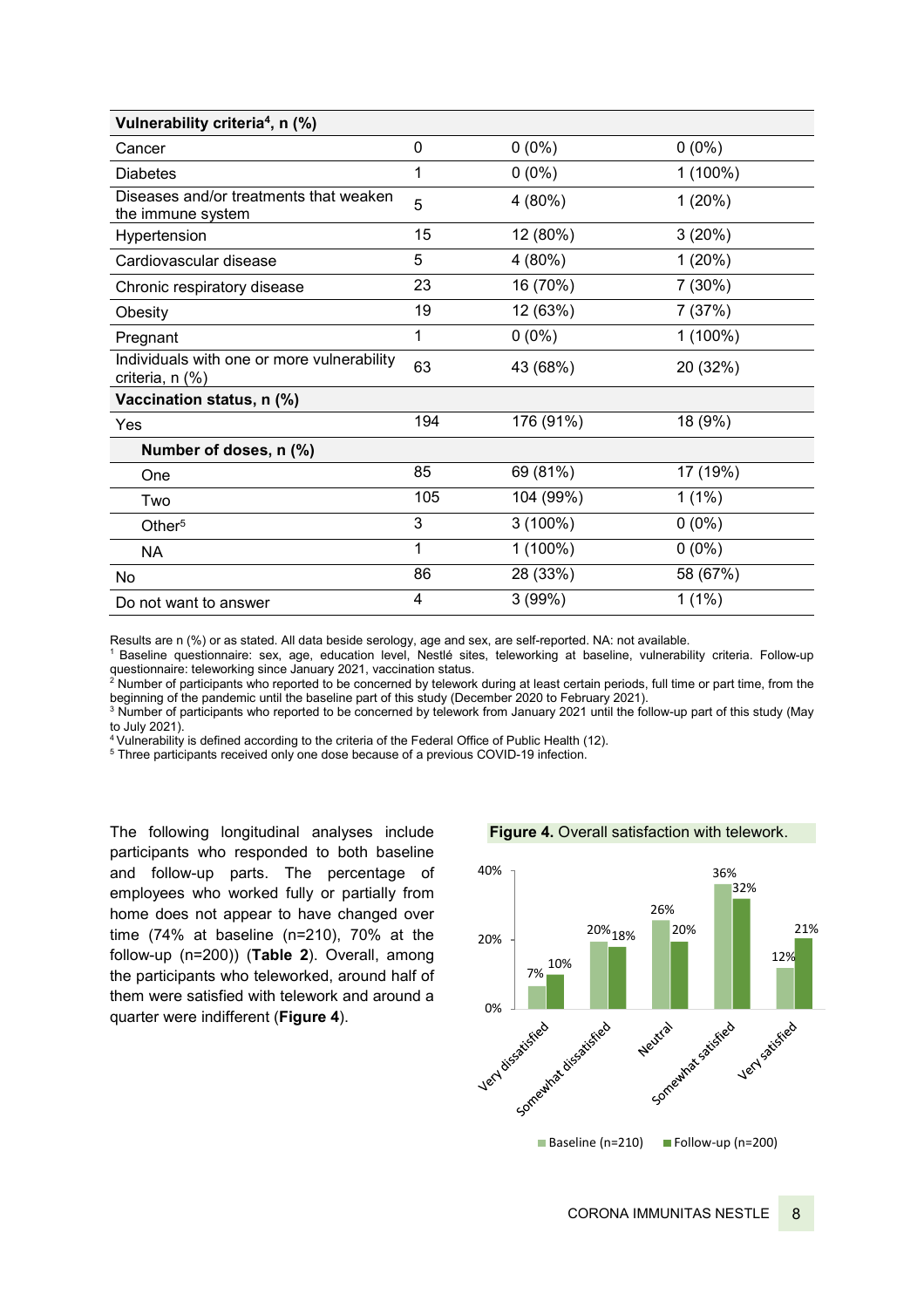When employees were asked how they felt about the obligation to wear a mask in the workplace, a majority reported finding this requirement constraining both at baseline and follow-up (**Figure 5**).

When employees were asked how the implemented measures impacted their mental health or their physical health, most of them responded that the measures had a negative impact on these parameters or did not influence them (**Figure 6-7**). On the other hand, when asked about the perceived impact on work/ private life balance, the responses were evenly divided between positive, negative or neutral impact (**Figure 8**). Finally, most of them reported that the measures did not influence their performance in the workplace (**Figure 9**). Overall, the feelings collected at baseline seemed to remain stable over time.

**Figure 6-9.** Overall perceived impact of the implemented measures (telework or protective measures in the follow-up questionnaire. NA: not available.







**Figure 5.** Feeling about wearing a mask in the workplace.



the workplace) (n=284). The questions were "Have the implemented measures had an impact on…?" in the baseline questionnaire and "Currently, do the implemented measures have an impact on…?" in





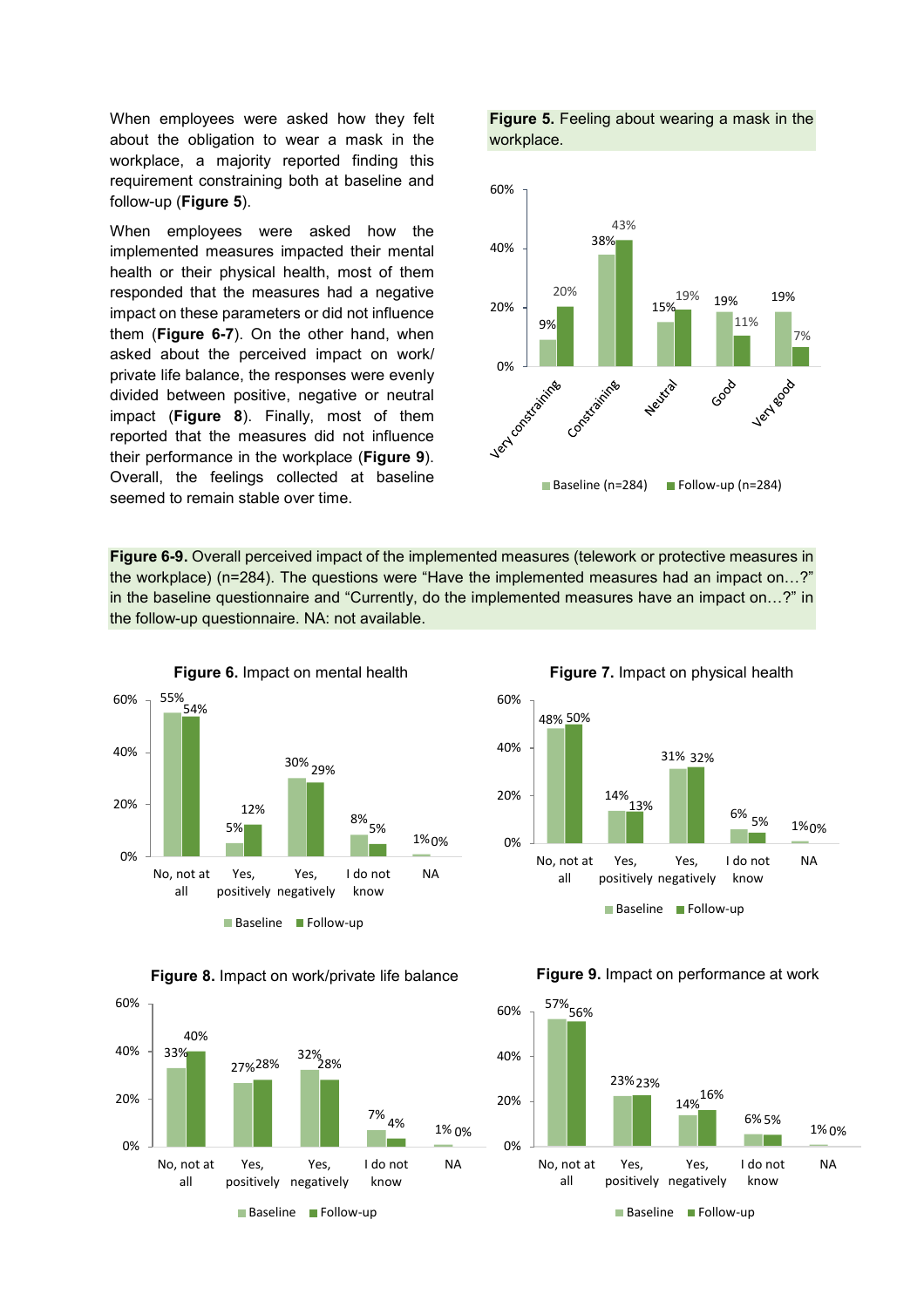The proportion of adults aged 20-64 years with anti-spike IgG antibodies among the employees of the two sites combined, Nestlé Research and Nespresso Romont, was 73% (95% CI 68% to 78%) (**Figure 10**). The proportion of employees with anti-spike IgG antibodies working on the Nestlé Research sites was 83% (95% CI 78%

to 88%) and that of employees at the Nespresso factory in Romont was 42% (95% CI 31% to 54%). Additionally, the figure shows the evolution of antibody proportions in participants from baseline to follow-up, and the proportion of employees vaccinated at the time of the followup phase.

**Figure 10**. Proportion of Nestlé employees with anti-spike IgG antibodies (AB), measured at baseline (n=425) and at follow-up (n=284), and by work site. The proportion of employees vaccinated (at least one dose) at the time of the follow-up phase is shown in blue.



Seventy-three percent of employees had antibodies detected during the follow-up part**. Figure 11** shows that 16% of participants were positive at baseline and follow-up, and 57% became positive at follow-up either by natural infection or vaccination. Among the 48 participants who were positive at baseline, 3 of them (6%) became negative at follow-up.



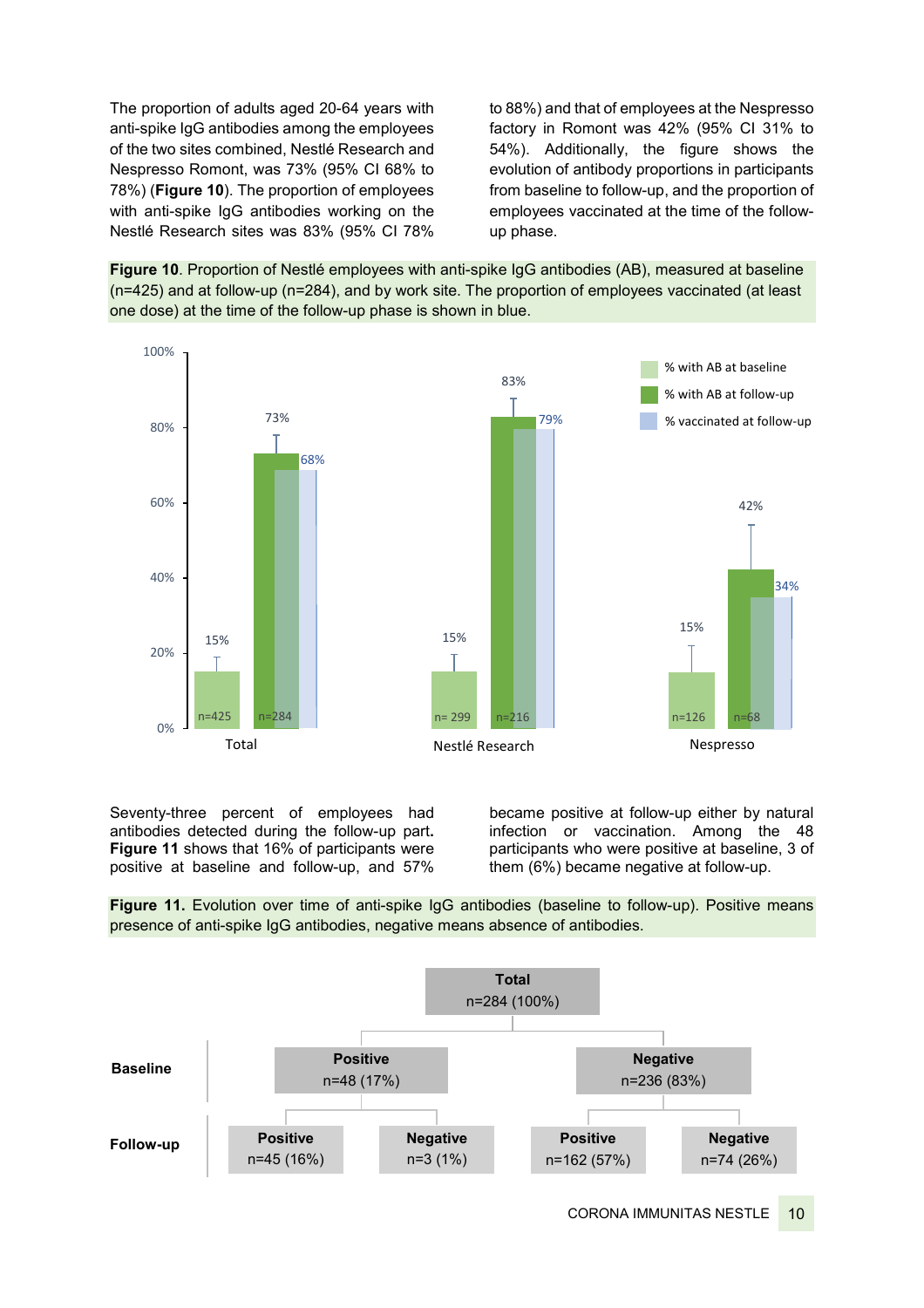# **Discussion**

The follow-up part of this study reports that 73% (95% CI 68% to 78%) of Nestlé employees, both sites combined, had developed antibodies against SARS-CoV-2 by July 2021. More precisely, the proportion was 83% (95% CI 78% to 88%) among employees working on Nestlé Research sites in the canton of Vaud, and 42% (95% CI 31% to 54%) among employees working at the Nespresso factory in Romont in the canton of Fribourg.

These results are close to the observations made in the general population, with the proportion among Nestlé Research employees being slightly higher than the average prevalence of the cantons that collected samples until July 2021 (**Figure 12**). A lower proportion of employees with antibodies is observed at the Nespresso factory in Romont. The difference between the two sites can be explained by the different periods of blood sampling (Nespresso, May 26 to June 17; Nestlé Research, June 1 to July 27) as well as

the different schedule for opening the vaccination to the adult population in the two cantons (end of April in the canton of Vaud and mid-May in the canton of Fribourg). Thus, at the time of the study, 34% of the Nespresso factory employees had received at least one dose of vaccine, compared to 79% of the Nestlé Research employees. The percentage of participants vaccinated (at least one dose) at the Nespresso factory, with a mean age of 39 years, more or less coincides with the average proportion in the population of the canton (considering people aged 20 to 59 years) (**Figure 13**).

Participants reported a moderate impact of the implemented measures on their wellbeing, except for the requirement to wear a mask, which appeared to be constraining. These feelings appeared to remain stable over time. However, these variables were only assessed at two time points and long-term data would be useful.

**Figure 12.** Prevalence (%) of anti-spike IgG antibodies against SARS-CoV-2: situation at the end of July 2021 in Switzerland and at Nestlé sites among adults aged 20-64 years (13).

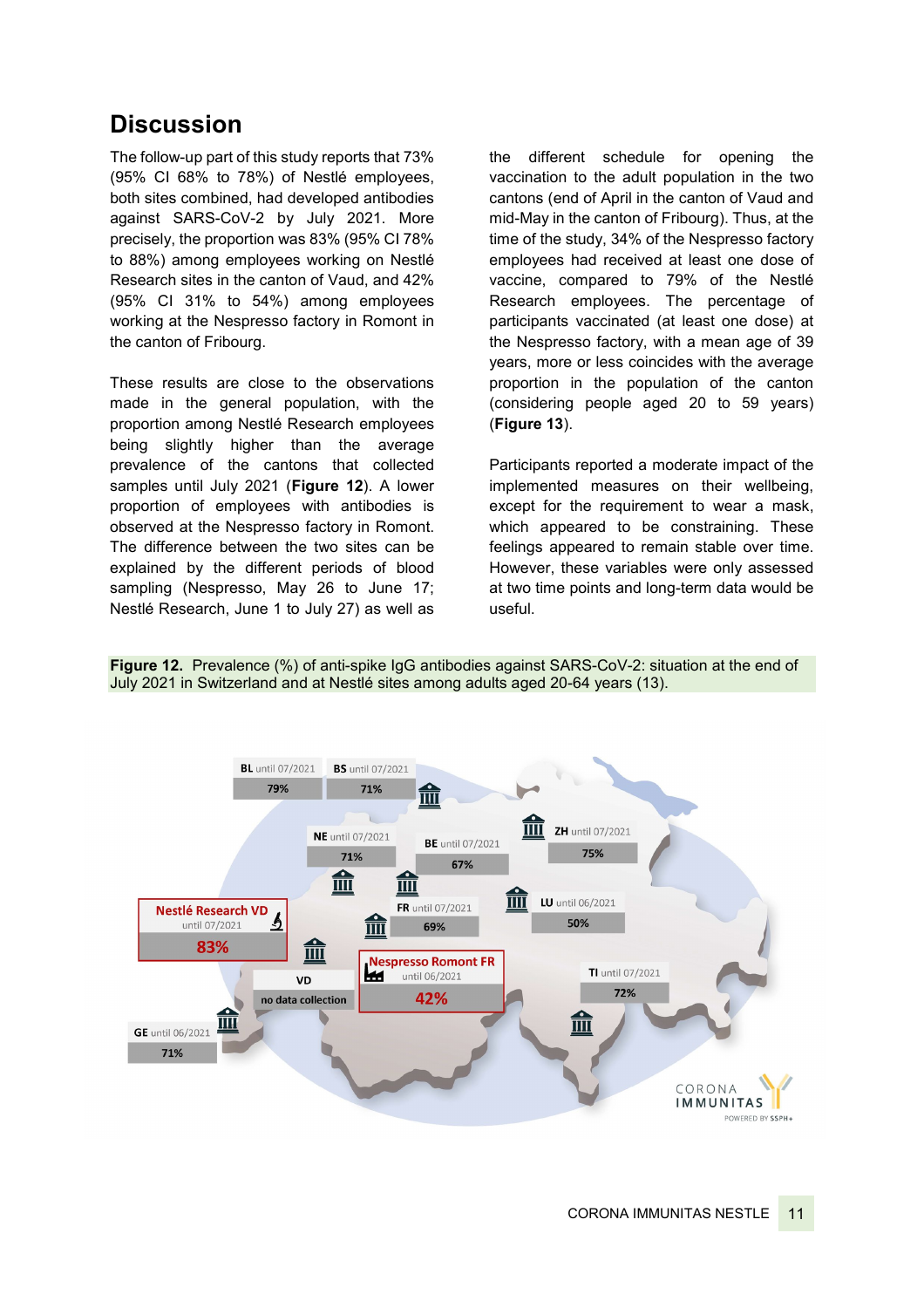**Figure 13. Vaccination by canton.** 

By June 17th, 2021, corresponding to the last day of study visits at Nespresso factory Romont, 45% of people in the canton of Fribourg had at least one dose of vaccine and 25% were fully vaccinated. These numbers include people aged 65 and over. The figure below shows the proportions of people by age group fully vaccinated or with at least one dose of vaccine, by June 13<sup>th</sup>, 2021 (FOPH. Vaccination by canton of residence. FOPH; 2021 [Consulted on 31.08.2021].



By July 27<sup>th</sup>, 2021, corresponding to the last day of study visits at Nestlé Research, 56% of people in the canton of Vaud had at least one dose of vaccine and 45% were fully vaccinated. These numbers include people aged 65 and over. The figure below shows the proportions of people by age group fully vaccinated or with at least one dose of vaccine, by July 25<sup>th</sup>, 2021 (FOPH. Vaccination by canton of residence. FOPH; 2021 [Consulted on 31.08.2021].

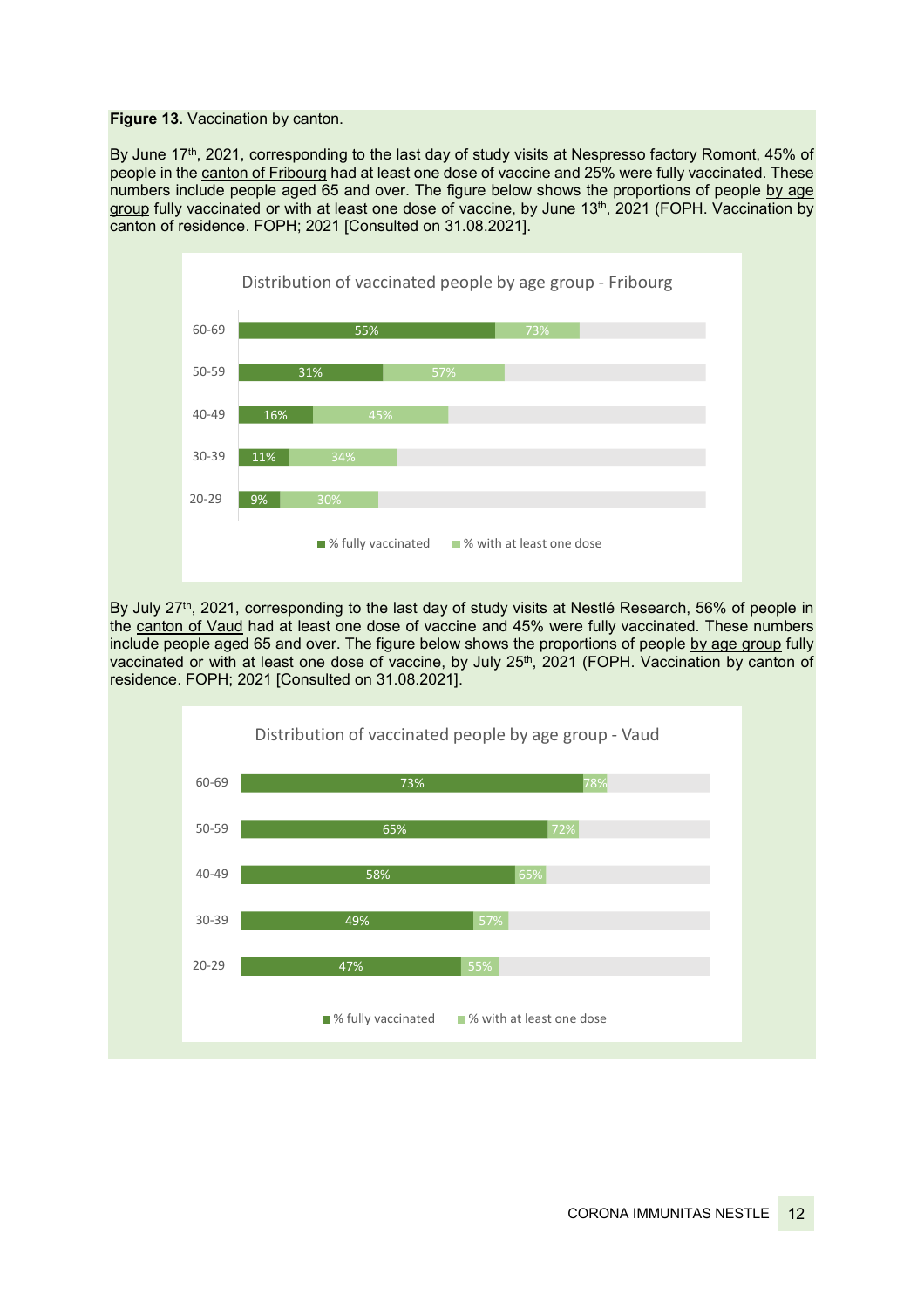#### **Limits and strengths of the study**

This study has some limitations. Despite the use of an accurate test with high sensitivity and high specificity, the performance of tests measuring antibodies remains imperfect and includes the risk of false positive or false negative results. Moreover, the proportion of people with antibodies at the time of the study may not accurately reflect the true infection rate in the company since the beginning of the pandemic. Indeed, antibody response may be weaker in individuals who have been infected by SARS-CoV-2 presenting no or only mild symptoms (9, 14) and antibodies may disappear over time (9, 15). However, in our study, only 3 participants, positive at baseline with low antibody levels, were negative at follow-up. Globally, the proportion of people who have been infected with the virus may be underestimated.

Different blood testing periods between the two sites lead to a major difference in seroprevalence across site, mainly because of different vaccination rates between cantons. Some participants had received only one dose of vaccine at the time of blood testing and antibodies may not yet be present in the blood. This may lead to an underestimation of the proportion of individuals with antibodies.

The participation rate was around 67% for the follow-up part of the study. We did not explore the reasons for not participating in the follow-up visit. It is likely, however, that people who believe they have been infected (positive diagnostic test or symptoms) or that vaccinated people who are curious to check their antibody levels, have greater motivation to participate, which could have increased the estimated seroprevalence. Conversely, people who already knew that they had been infected, had had a positive test result, or were vaccinated, could have renounced to participate in the study.

A major strength of this study is to provide valuable information on the proportion of employees with antibodies that can be used to estimate the extent of SARS-CoV-2 infection and vaccination. Indeed, confirmed cases (detected by PCR or rapid antigenic tests) represent only a fraction of infections because the majority of cases have few or no symptoms and are probably not tested (16).

This study used a SARS-CoV-2 test which was developed on a population-based sample, not on a clinical sample, thus limiting the risk of spectrum bias (17).

Conducting a seroprevalence study within a company helps understanding the situation in the workplace, i.e. to estimate antibody levels and the extent of vaccination among employees, which could help to adapt implemented measures. The longitudinal design of this study allows for reporting of changes in antibody levels among the same participants between two analysis periods.

The nationwide and coordinated organization of the Swiss Corona Immunitas research program is another major strength as it facilitates comparisons between studies.

#### **Health concerns**

Assuming that there is immunity after infection or vaccination, it should be kept in mind that herd immunity is dynamic and depends on several factors. It may change depending on the effectiveness of previous immunity (infection and/or vaccination), the transmissibility of new variants, and behaviors in the population (6). Vaccination is important to slow the circulation of the virus, and protects against severe illness (18). It is important to remain vigilant to the virus and to continue to respect the sanitary measures recommended by the authorities.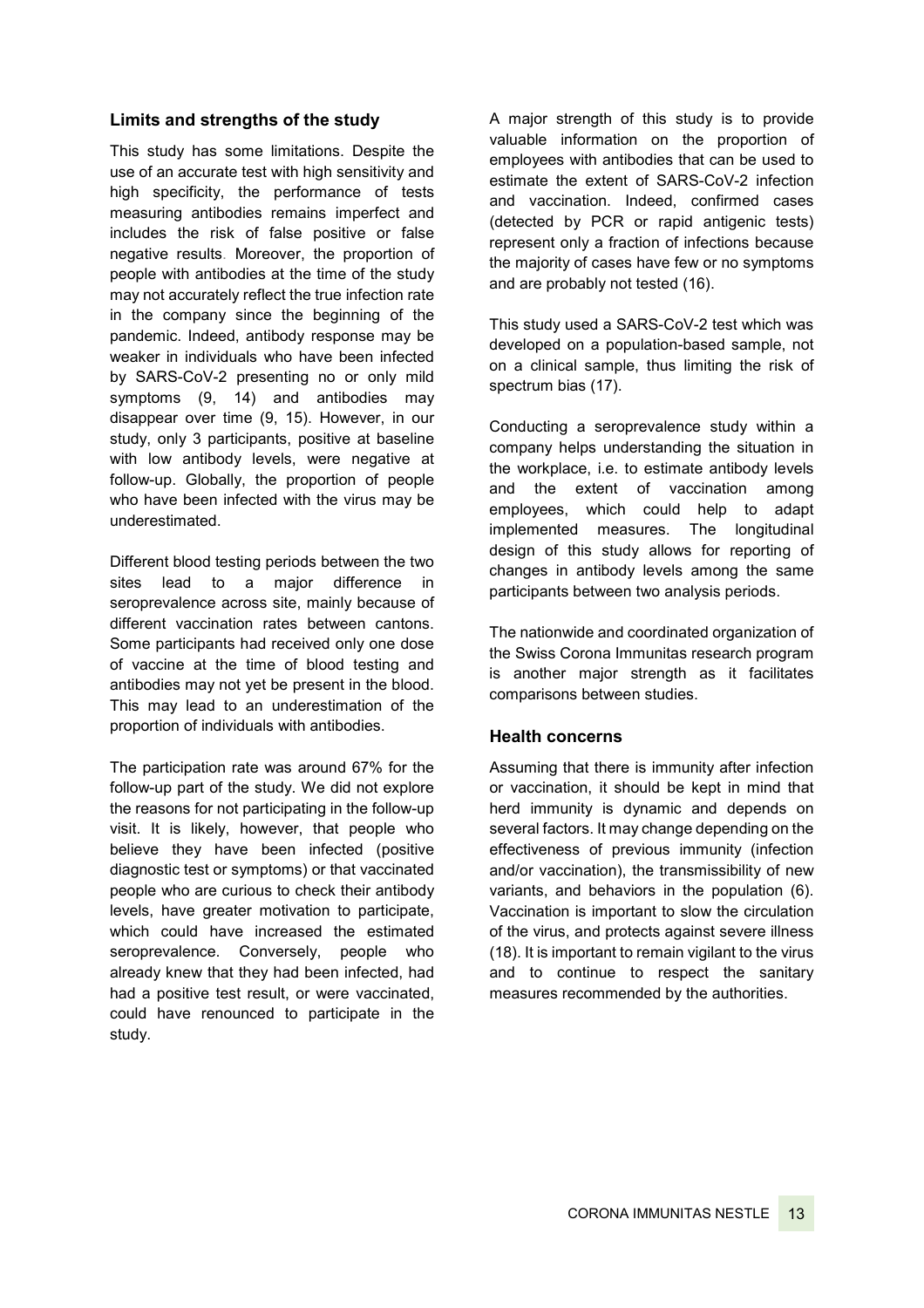# **Appendices**

**Table A.** Characteristics of the participants working at Nestlé Research sites (Lausanne area). Information is reported from baseline and follow-up questionnaires<sup>1</sup>. Individuals are classified as having antibodies or no antibodies at follow-up.

| <b>Characteristics</b>                                                 | Total                   | Individuals with anti-<br>spike IgG antibodies<br>against the virus | Individuals without<br>antibodies against<br>the virus |
|------------------------------------------------------------------------|-------------------------|---------------------------------------------------------------------|--------------------------------------------------------|
| Number (%)                                                             | 216                     | 180 (84%)                                                           | 36 (16%)                                               |
| Women                                                                  | 140                     | 120 (86%)                                                           | 20 (14%)                                               |
| Men                                                                    | 76                      | 60 (79%)                                                            | 16 (21%)                                               |
| Age [years], mean (standard deviation)                                 | 44                      | 45 (10)                                                             | 41 $(7)$                                               |
| Education level, n (%)                                                 |                         |                                                                     |                                                        |
| Mandatory school                                                       | 1                       | 1 (100%)                                                            | $0(0\%)$                                               |
| Professional training                                                  | 42                      | 35 (83%)                                                            | 7 (17%)                                                |
| Matura, baccalaureate, vocational<br>baccalaureate                     | 12                      | 12 (100%)                                                           | $0(0\%)$                                               |
| Higher technical college or university of<br>applied science           | 26                      | 20 (77%)                                                            | 6(23%)                                                 |
| University studies or polytechnic                                      | 135                     | 112 (83%)                                                           | 23 (17%)                                               |
| Teleworking, baseline, n (%)                                           |                         |                                                                     |                                                        |
| Yes (concerned) <sup>2</sup>                                           | 171                     | 141 (82%)                                                           | 30 (18%)                                               |
| No (not concerned)                                                     | 45                      | 39 (87%)                                                            | 6(13%)                                                 |
| Teleworking since January 2021, n (%)                                  |                         |                                                                     |                                                        |
| Yes (concerned) <sup>3</sup>                                           | 167                     | 138 (83%)                                                           | 29 (17%)                                               |
| No (not concerned)                                                     | 48                      | 41 (85%)                                                            | 7(15%)                                                 |
| <b>NA</b>                                                              | 1                       | 1 (100%)                                                            | $0(0\%)$                                               |
| Vulnerability criteria <sup>4</sup> , n (%)                            |                         |                                                                     |                                                        |
| Cancer                                                                 | $\mathbf 0$             | $0(0\%)$                                                            | $0(0\%)$                                               |
| Diabetes                                                               | 1                       | $0(0\%)$                                                            | 1 (100%)                                               |
| Diseases and/or treatments that weaken<br>the immune system            | 3                       | $3(100\%)$                                                          | $0(0\%)$                                               |
| Hypertension                                                           | 13                      | 12 (92%)                                                            | 1(8%)                                                  |
| Cardiovascular disease                                                 | $\overline{\mathbf{4}}$ | 4 (100%)                                                            | $0(0\%)$                                               |
| Chronic respiratory disease                                            | 20                      | 16 (80%)                                                            | 4 (20%)                                                |
| Obesity                                                                | 12                      | 9(75%)                                                              | 3(15%)                                                 |
| Pregnant                                                               | $\mathbf{1}$            | $0(0\%)$                                                            | $1(100\%)$                                             |
| Individuals with one or more vulnerability<br>criteria, n (% of total) | 48                      | 39 (81%)                                                            | 9(19%)                                                 |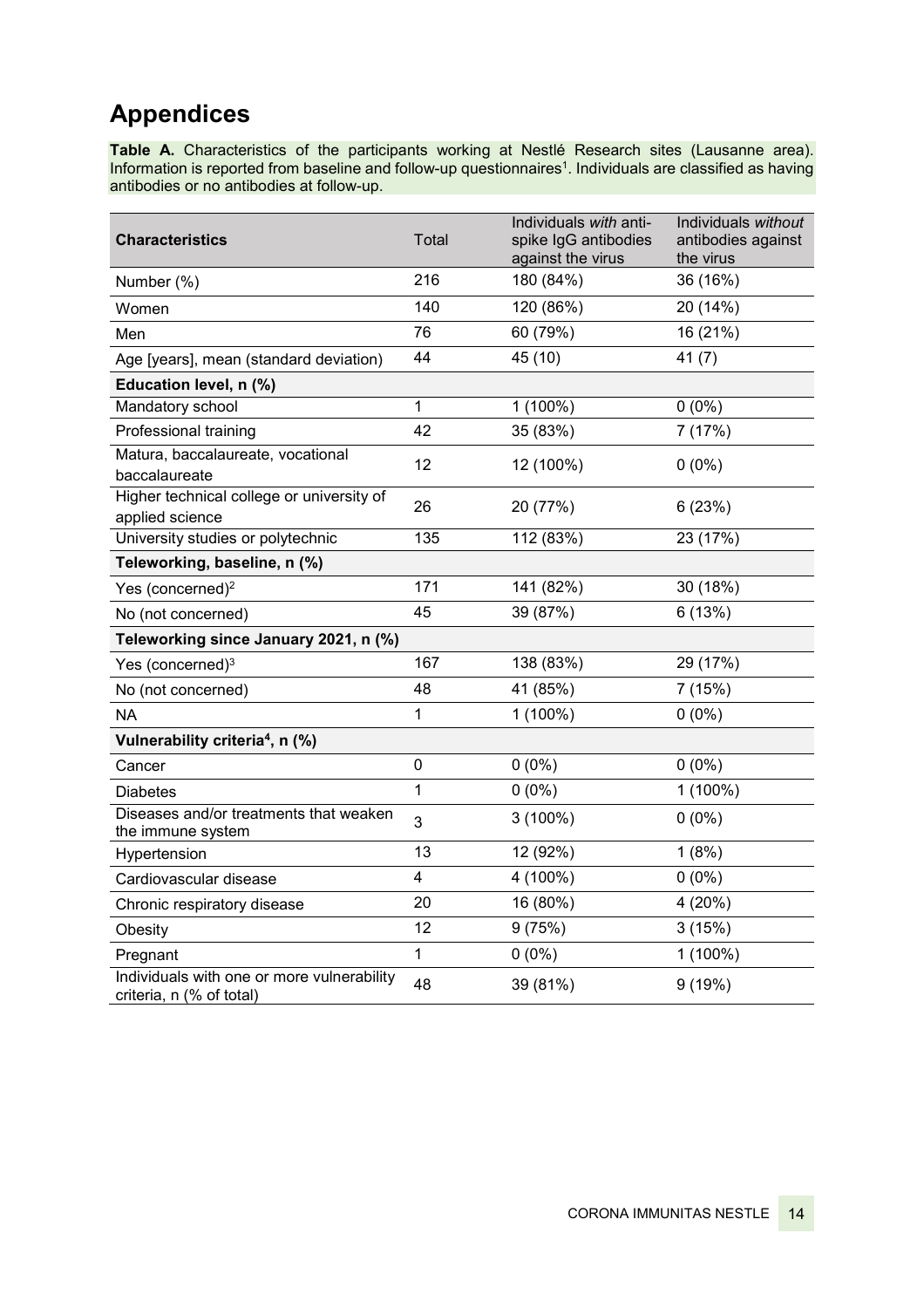| Vaccination status, n (%) |     |            |          |
|---------------------------|-----|------------|----------|
| Yes                       | 171 | 159 (93%)  | 12 (7%)  |
| Number of doses, n (%)    |     |            |          |
| One                       | 69  | 57 (83%)   | 12 (17%) |
| Two                       | 99  | 99 (100%)  | $0(0\%)$ |
| Other $5$                 | 3   | $3(100\%)$ | $0(0\%)$ |
| No                        | 43  | 19 (44%)   | 24 (56%) |
| Do not want to answer     | ◠   | $2(100\%)$ | $0(0\%)$ |

Results are n (%) or as stated. All data beside serology, age and sex, are self-reported. NA: not available.

<sup>1</sup> Baseline questionnaire: sex, age, education level, Nestlé sites, teleworking at baseline, vulnerability criteria. Follow-up questionnaire: teleworking since January 2021, vaccination status.

<sup>2</sup> Number of participants who reported to be concerned by telework during at least certain periods, full time or part time, from the beginning of the pandemic until the baseline part of this study (December 2020 to February 2021).

 $^3$  Number of participants who reported to be concerned by telework from January 2021 until the follow-up part of this study (May to July 2021).

4 Vulnerability is defined according to the criteria of the Federal Office of Public Health (12).

<sup>5</sup> Three participants received only one dose because of a previous COVID-19 infection.

Table B. Characteristics of the participants working at the Nespresso factory in Romont. Information is reported from baseline and follow-up questionnaires<sup>1</sup>. Individuals are classified as having antibodies or no antibodies at follow-up.

| <b>Characteristics</b>                                       | Total          | Individuals with anti-<br>spike IgG antibodies<br>against the virus | Individuals without<br>antibodies against<br>the virus |
|--------------------------------------------------------------|----------------|---------------------------------------------------------------------|--------------------------------------------------------|
| Number (%)                                                   | 68             | 29 (43%)                                                            | 39 (57%)                                               |
| Women                                                        | 19             | 10 (53%)                                                            | 9(47%)                                                 |
| Men                                                          | 49             | 19 (39%)                                                            | 30 (61%)                                               |
| Age [years], mean (standard deviation)                       | 39             | 41 (10)                                                             | 38(10)                                                 |
| Education level, n (%)                                       |                |                                                                     |                                                        |
| Mandatory school                                             | 3              | 2(67%)                                                              | 1(33%)                                                 |
| Professional training                                        | 20             | 8(40%)                                                              | 12 (60%)                                               |
| Matura, baccalaureate, vocational<br>baccalaureate           | $\overline{7}$ | 3(43%)                                                              | 4 (57%)                                                |
| Higher technical college or university of<br>applied science | 15             | 4 (27%)                                                             | 11 (73%)                                               |
| University studies or polytechnic                            | 23             | 12 (52%)                                                            | 11 (48%)                                               |
| Teleworking, baseline, n (%)                                 |                |                                                                     |                                                        |
| Yes (concerned) <sup>2</sup>                                 | 39             | 18 (46%)                                                            | 21 (54%)                                               |
| No (not concerned)                                           | 29             | 11 (38%)                                                            | 18 (62%)                                               |
| Teleworking since January 2021, n (%)                        |                |                                                                     |                                                        |
| Yes (concerned) $3$                                          | 33             | 16 (48%)                                                            | 17 (52%)                                               |
| No (not concerned)                                           | 35             | 13 (63%)                                                            | 22 (37%)                                               |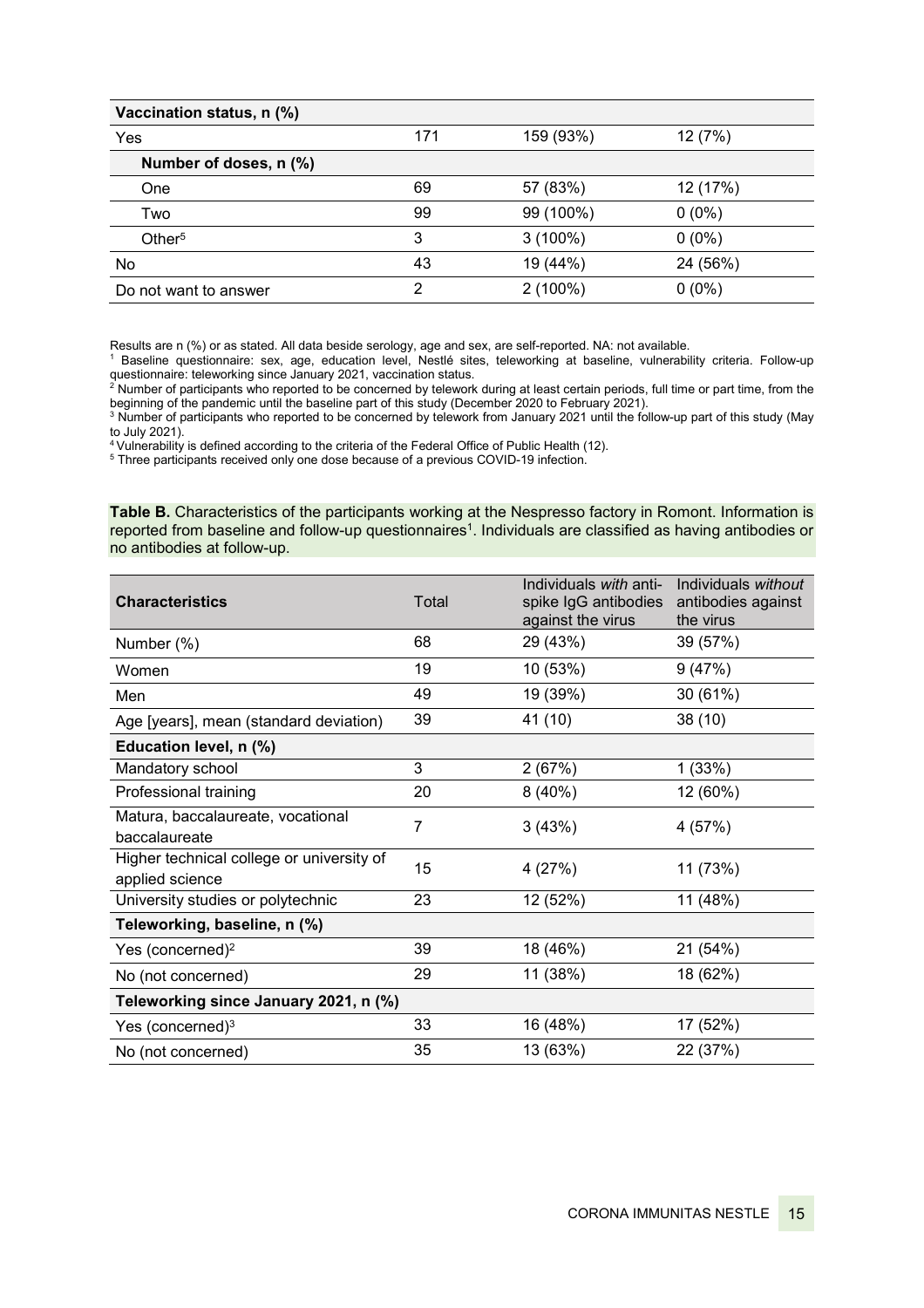| $\mathbf{0}$   | $0(0\%)$  | $0(0\%)$   |
|----------------|-----------|------------|
| $\mathbf 0$    | $0(0\%)$  | $0(0\%)$   |
| $\overline{2}$ | $1(50\%)$ | $1(50\%)$  |
| $\overline{2}$ | $1(50\%)$ | $1(50\%)$  |
| 1              | $0(0\%)$  | $1(100\%)$ |
| 3              | $0(0\%)$  | $3(100\%)$ |
| 7              | 3(43%)    | 4 (57%)    |
| $\mathbf{0}$   | $0(0\%)$  | $0(0\%)$   |
| 15             | 5(33%)    | 10 (67%)   |
|                |           |            |
| 23             | 17 (74%)  | 6(26%)     |
|                |           |            |
| 16             | 11 (69%)  | 5(31%)     |
| 6              | 5(83%)    | 1(17%)     |
| $\mathbf 0$    | $0(0\%)$  | $0(0\%)$   |
| 1              | 1 (100%)  | $0(0\%)$   |
| 43             | 9(21%)    | 34 (79%)   |
| $\overline{2}$ | $1(50\%)$ | $1(50\%)$  |
|                |           |            |

Results are n (%) or as stated. All data beside serology, age and sex, are self-reported. NA: not available.

 $^{\rm 1}$  Baseline questionnaire: sex, age, education level, Nestlé sites, teleworking at baseline, vulnerability criteria. Follow-up questionnaire: teleworking since January 2021, vaccination status.

 $^{\rm 2}$  Number of participants who reported to be concerned by telework during at least certain periods, full time or part time, from the beginning of the pandemic until the baseline part of this study (December 2020 to February 2021).

 $^3$  Number of participants who reported to be concerned by telework from January 2021 until the follow-up part of this study (May to July 2021).

4 Vulnerability is defined according to the criteria of the Federal Office of Public Health (12).